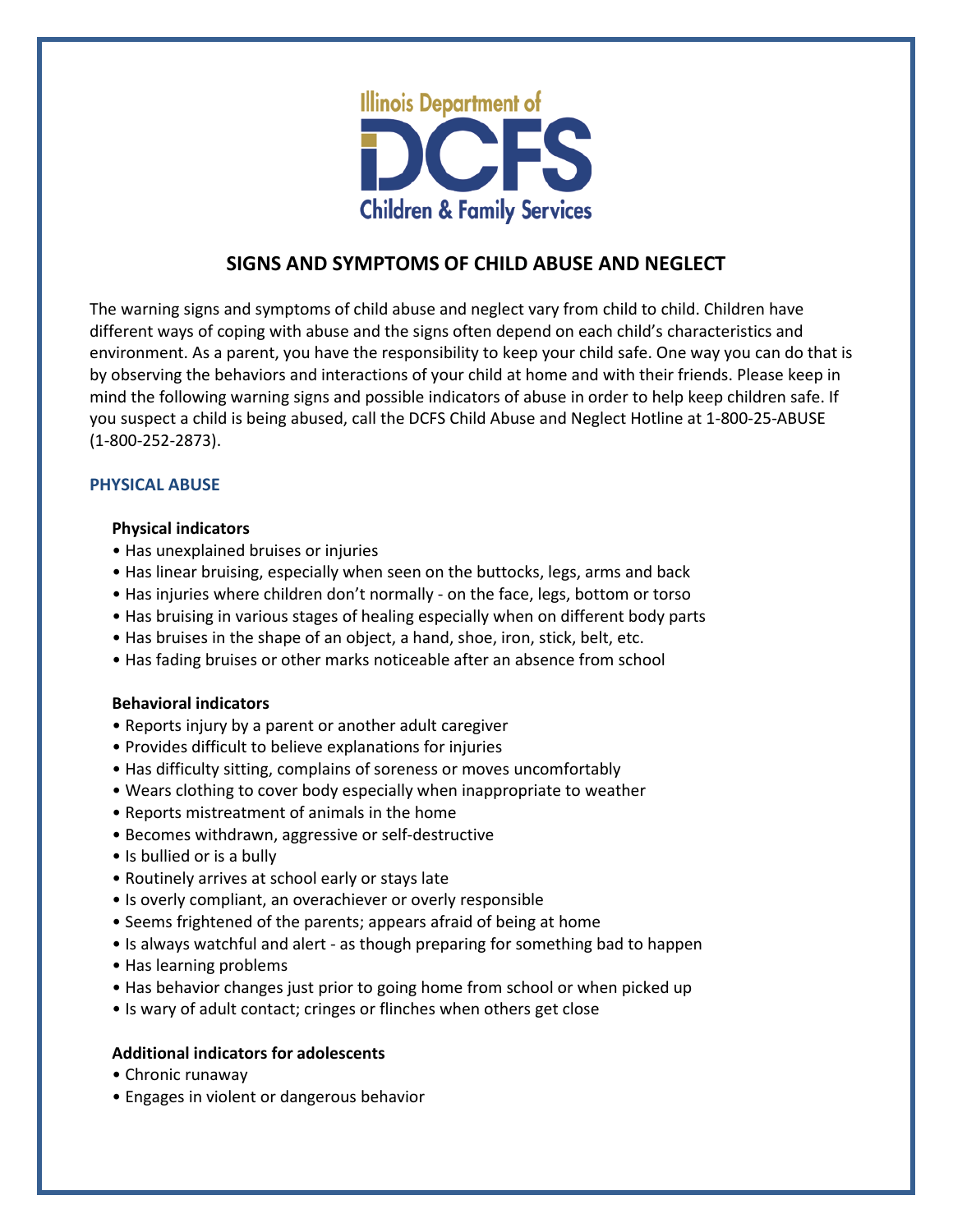## **NEGLECT**

#### **Physical indicators**

- Has not received attention for physical or medical problems
- Medical needs are only cared for when urgent, has untreated dental needs
- Has consistently bad hygiene, has unwashed, matted hair and noticeable body odor
- Clothing is too large or too small or inappropriate for the weather
- Receives little or no support from family with homework and school activities
- Reports no caretaker, or inconsistent caretakers at home
- Has attended numerous schools with delays in enrollment
- Has no pets or many pets; describes pets as hungry or dying
- Routinely loses, or does not return school papers, permission slips, etc.
- Does not have money for lunch, arrives to school in time for free meals
- Is accidentally hurt or abused by someone other than parent while unsupervised

#### **Behavioral indicators**

- Is frequently absent from or late to school
- Is allowed to play in unsafe environments or with unsafe people
- Is responsible for household, cooking, cleaning, laundry, and care of siblings, not typically seen in children of the same age and family size
- Feels responsible for meeting the needs of parent
- Is tired; falls asleep in class
- Displays excessive need for affection or attention
- Exhibits self-soothing behaviors, thumb sucking, rocking
- Has learning problems, speech delays and delayed physical development
- Is self-destructive, engages in delinquent behavior at a young age
- Has difficulty making and keeping friends
- Begs or steals food or money from classmates

#### **Additional indicators for adolescents**

- Drops out of school
- Uses drugs or alcohol
- Increasingly engages in dangerous or delinquent behavior

#### **SEXUAL ABUSE**

#### **Physical indicators**

- Reports sexual abuse by a parent or another adult caregiver
- Has difficulty walking or sitting
- Has a sudden weight change
- Has frequent somatic complaints, stomach or head ache, sore throat
- Suddenly refuses to change for gym or to participate in physical activities
- Has sudden negative change in appearance
- Has frequent urinary or yeast infections not explained by medical condition or treatment
- Becomes pregnant or contracts a venereal disease, particularly if under age fourteen
- Runs away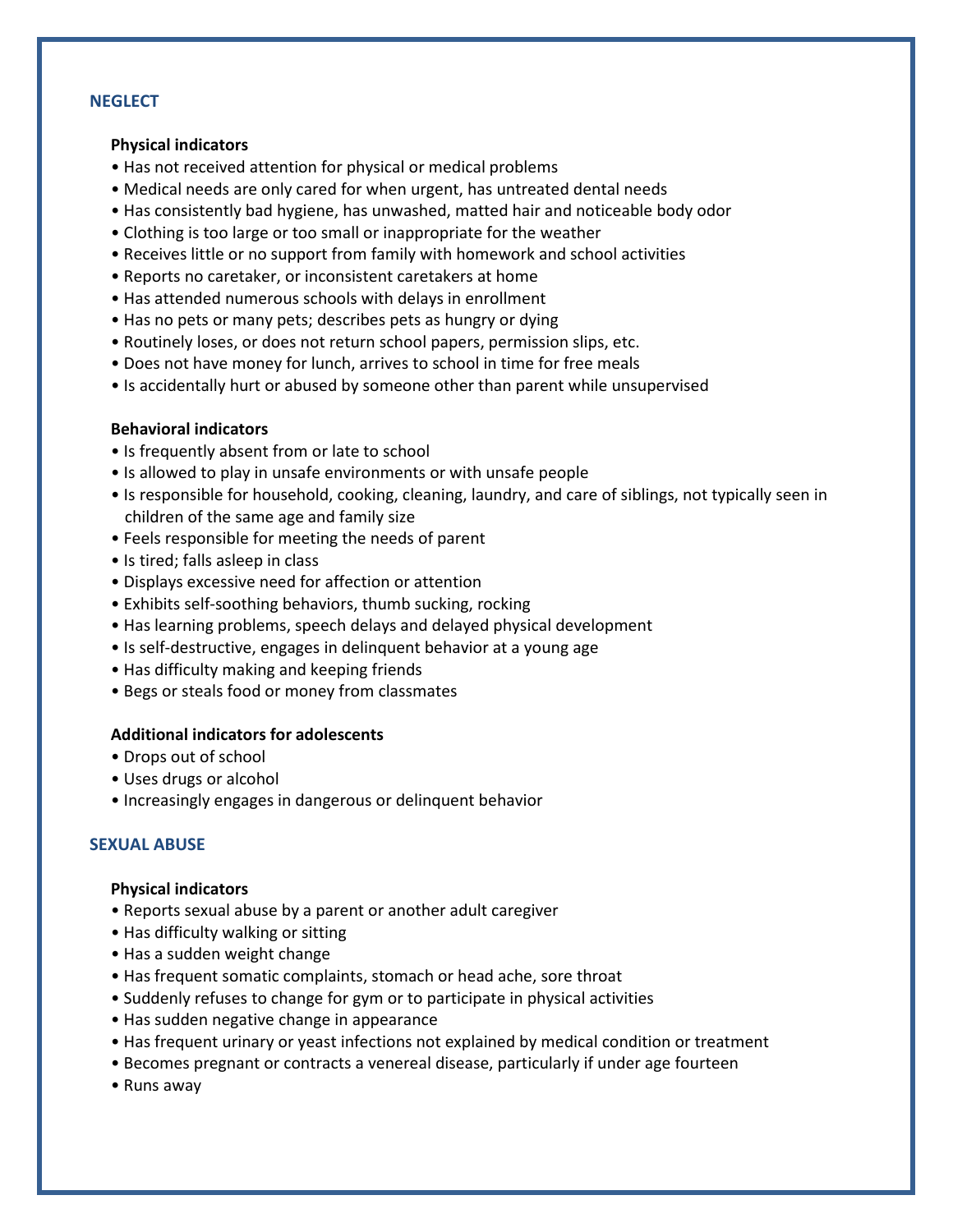#### **Behavioral indicators**

- Shows sudden changes in behavior or school performance
- Is inappropriately seductive
- Has sophisticated knowledge or interested in sexual activity and behaviors beyond same age peers
- Perpetrates sexual activity with another child, particularly a younger or more vulnerable child
- Is overly protective of siblings
- Avoids a specific person without an obvious reason
- Talks a lot about an adult
- Is threatened by physical contact, closeness
- Is always watchful, as though preparing for something bad to happen
- Comes to school early, stays late, and does not want to go home

### **Additional indicators for adolescents**

- Is self-destructive
- Is considered promiscuous
- Abuses drugs or alcohol
- Self mutilates or attempts suicide
- Develops an eating disorder
- Runs away

## **CHILD ON CHILD SEXUAL ABUSE**

#### **Behavioral indicators**

- Low self-esteem
- Shows unusual signs of anxiety
- Shows signs of guilt
- Exhibits signs of depression
- Becomes more angry and hostile

#### **Additional indicators for adolescents**

- Shows signs of Post-Traumatic Stress Disorder (PTSD)
- Suicidal thoughts or ideation
- Misses or skips a lot of school
- Runs away from home
- Abuses drugs or alcohol
- Is sexually promiscuous

## **EMOTIONAL ABUSE**

#### **Physical indicators**

- Has speech delays
- Reports a lack of attachment to the parent
- Exhibits frequent somatic complaints typical with anxiety, ulcers, frequent stomach or headaches

#### **Behavioral indicators**

- Is fearful or anxious about doing something wrong or making a mistake
- Is excessively withdrawn
- Does not play as other children do